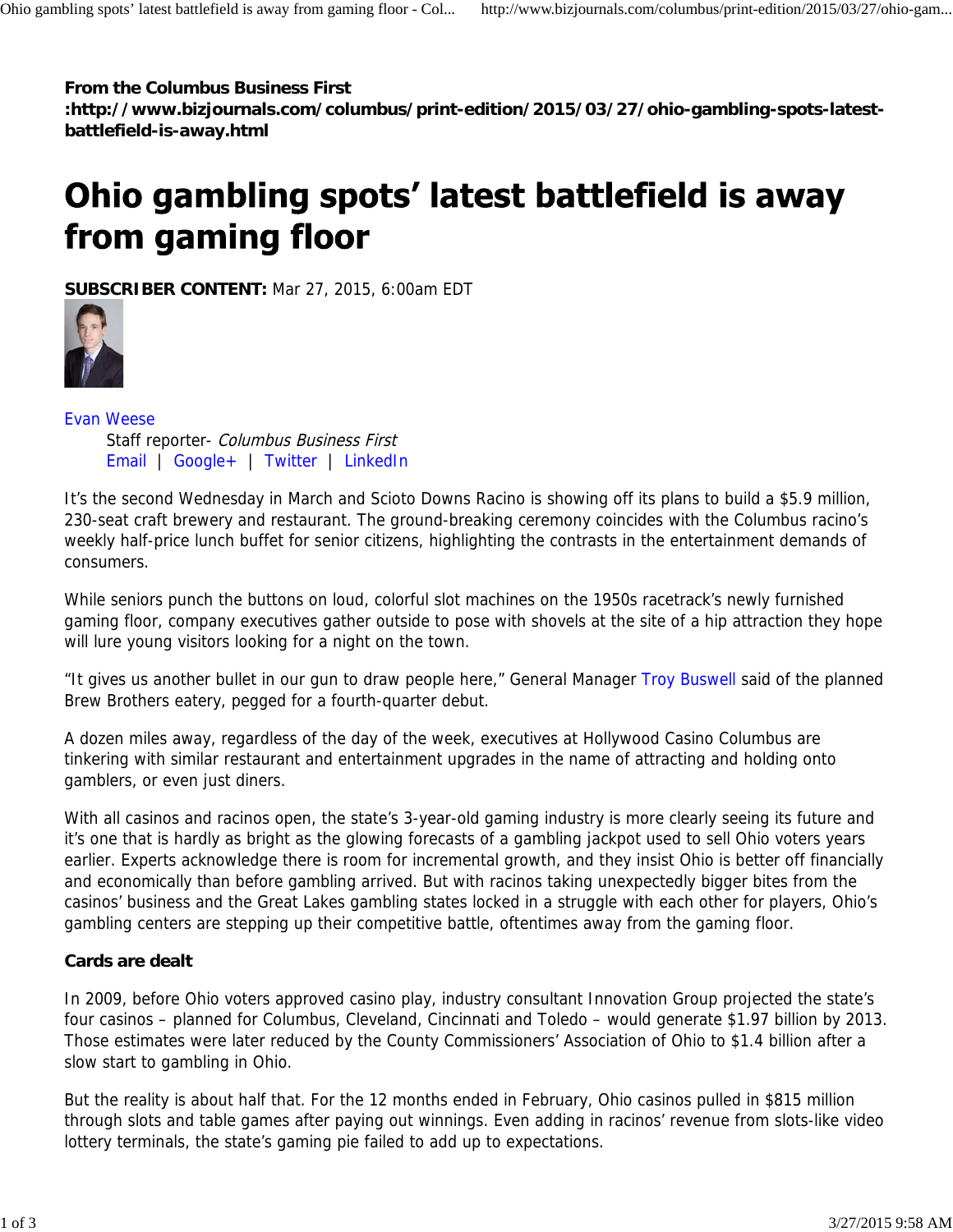"Given the fierce competition, I don't see the \$1.4 billion happening anytime soon," said Matt Schuler, executive director of the Ohio Casino Control Commission, the regulator overseeing the four casinos. "All racinos and casinos together didn't hit that \$1.4 billion number (last year)."

Though counties and cities are taking in less tax revenue than expected – the state's 33 percent tax levy is divided among counties, school districts, casino host cities and regulatory and problem-gambling funds – industry executives and analysts say they are not troubled by the shortfall. The prevailing attitude is that whatever gaming adds to the state is gravy.

"There were a number of different studies done for revenue projections, but the way I look at it is you take all these things and you can throw them out the door," said Alan Silver, an assistant professor of restaurant, hotel and tourism studies at Ohio University. "What we have now is what we have. Four casinos and seven racinos, they're all open now and we're going to get a good feel for what's going on in the state of Ohio. The casinos have had a slower ramp-up time than maybe they had anticipated, but overall it's been positive."

The casinos – **Penn National Gaming Inc.'s** Hollywood facilities in Columbus and Toledo and the Horseshoe properties in Cleveland and Cincinnati – have settled into a range of about \$60 million to \$75 million a month in combined revenue.

But faced with competition from four racinos added around the state over the past 12 months, revenue sank 3 percent from \$839 million to \$815 million through February, according to the Casino Control Commission.

Over the same period, racino revenue more than doubled to \$691 million, from \$311 million, show data from the Ohio Lottery Commission, which regulates the state's seven racinos as well as traditional lottery games.

"They've lost a lot to racinos," Silver said. "There's a marketing war, literally a marketing war. You can get into these marketing wars – it's something these operators have to be aware of here in Ohio."

They may be pulling out all the stops but free play for gamblers, he said, hardly is free to the venues.

"It's highly competitive," said John Boyd Jr., an industry consultant for Boyd Company Inc. in Princeton, New Jersey. "While they want to attract gamblers from other countries and other states, they very much need to dominate local markets."

## **Battle for Columbus**

Executives of Penn National Gaming Inc., which owns Hollywood Casino Columbus, and Eldorado Resorts Inc., the operator of Scioto Downs, are publicly bullish on their properties' potential.

"It's still an immature market, there's still a long way to go," Hollywood General Manager Himbert Sinopoli said. "With Columbus, we're pretty insulated here. It's not like Cincinnati and Cleveland (with more competition)."

Before state voters approved casino gaming in 2009, studies indicated more than \$1 billion in bets crossed over Ohio's borders for states that offered table and slots gaming. But, now that much of that has been captured, casinos and racinos must look within their own cities to pull people in.

And racinos have eaten into those markets for the four major gambling houses.

"We have four casinos in major cities, and then we have these racinos which are out in the suburbs, which has really impacted the casinos and the casino revenue," Silver said. "A lot of individuals that live out in the 'burbs don't want to go into the city."

Scioto Downs and Hollywood Casino have shuffled back and forth, trading leads in slots revenue. Each has been creative to attract customers, Silver said.